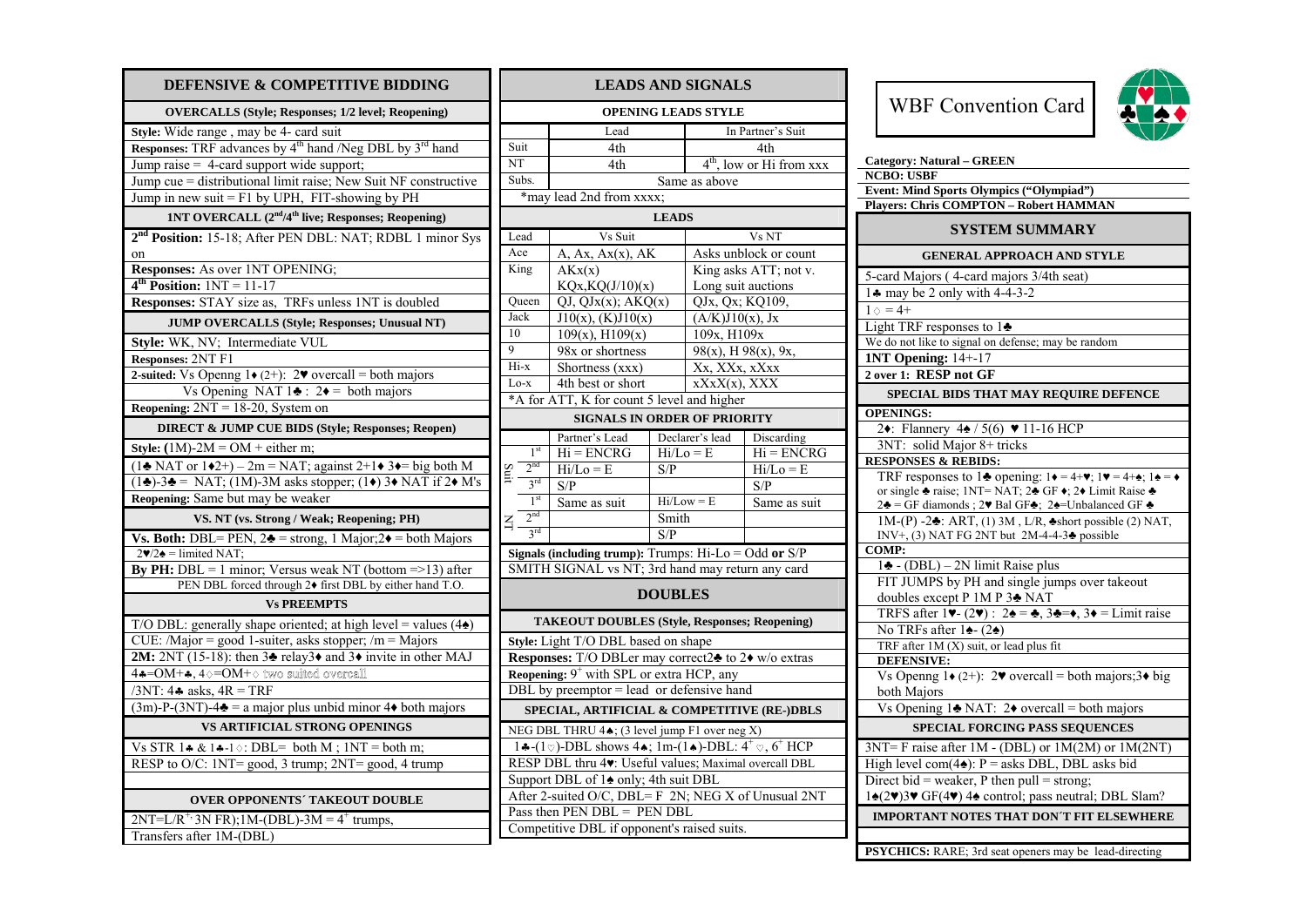|                |                       |                                   |                 | 1-Aug-07                                                     |                                                                                                                                                                         |                                                                                                                                     |                                                                                                                                 |
|----------------|-----------------------|-----------------------------------|-----------------|--------------------------------------------------------------|-------------------------------------------------------------------------------------------------------------------------------------------------------------------------|-------------------------------------------------------------------------------------------------------------------------------------|---------------------------------------------------------------------------------------------------------------------------------|
| <b>OPENING</b> | TICK IF<br>ARTIFICIAL | $\text{MIN}, \# \text{ OF}$ CARDS | NEG DBL<br>THRU | <b>DESCRIPTION</b><br><b>RESPONSES</b>                       |                                                                                                                                                                         | <b>SUBSEQUENT AUCTION</b>                                                                                                           | <b>PH &amp; COMP BIDDING</b>                                                                                                    |
| $1 -$          |                       | 2                                 | $4\spadesuit$   | longest suit with 11-21 unbal                                | Transfer responses                                                                                                                                                      | $1 - 1R - 1NT = 12 - 14$ :                                                                                                          | <b>PH:</b> FIT jumps $(5-4^{\circ})$ , values)                                                                                  |
|                |                       |                                   |                 | <b>OR BAL outside NT</b>                                     | $1NT = 6-10$ ; $2NT = FG$ , BAL                                                                                                                                         | Now two way checkback UPH,                                                                                                          | New minor forcing BPH                                                                                                           |
|                |                       |                                   |                 | range (11-13 or 17-19)                                       | $1 \rightarrow 4 + \mathbf{v}$ could have longer $\bullet$                                                                                                              | $1 - 1 - 1 = -4$ ; $1 - 1 = -4$ or 3 card $\triangle$ raise                                                                         |                                                                                                                                 |
|                |                       |                                   |                 | BAL hands open $1 \cdot w/o$                                 | 1. $\blacktriangleright$ =4+ $\blacktriangle$ could have longer $\blacktriangleright$                                                                                   | $1 \cdot 1 \cdot 1 \cdot 3 \cdot 0$ or $6 +$                                                                                        | In COMP: /TO DBL single jump= FIT                                                                                               |
|                |                       |                                   |                 | 5 - card Major or $4+$ $\bullet$                             | 14=limited minor suit hand; 24 GF+ or 11-<br>12 Bal; 2+ Limit Raise; 2 $\blacktriangleright$ GF $\blacktriangle$ Bal; 2 $\blacktriangleright$<br>$GF$ $\triangle$ unbal | $1\div 1\div 1$ N F1 could be short $\div 11$ -16                                                                                   |                                                                                                                                 |
| $1\diamond$    |                       | 4                                 | $4 \spadesuit$  | $4 + \bullet$                                                | 1NT= 6-10; $2\blacktriangleright$ = NAT no secondary $\blacklozenge$ 's                                                                                                 | $1\blacklozenge$ 1 $\blacklozenge$ 1 $\blacklozenge$ 3 $\blacklozenge$ = GF in $\blacktriangledown$ or Strong GF 4+ $\blacklozenge$ |                                                                                                                                 |
|                |                       |                                   |                 |                                                              | $3\clubsuit$ = both minors, GF, 5+ $\clubsuit$ 4+ $\spadesuit$                                                                                                          |                                                                                                                                     |                                                                                                                                 |
| $1\circ$       |                       | $\sqrt{5}$                        | $4\spadesuit$   | 11-21, equal or longest suit                                 | 1NT= Semi F (0-11); $2\triangle = ART^*$                                                                                                                                |                                                                                                                                     | 4 card majors in 3/4 <sup>th</sup> seat; PH RESPS:<br>Jump Shifts = FIT; but $3\triangle$ =NAT                                  |
|                |                       |                                   |                 | May be 4M in $3^{\text{rd}}/4^{\text{th}}$                   | $2\spadesuit = \text{GF}, 5+\spadesuit/3+\blacktriangledown$ ; or Strong Jump shift                                                                                     | 1. $1\bullet 2\bullet$ : $3\bullet = 4^{\text{th}}$ suit; $3\bullet = \text{INV+} \spadesuit$ ;                                     | TWO WAY DRURY: $2\clubsuit=\bullet$ only or 4M,                                                                                 |
|                |                       |                                   |                 |                                                              | $2NT = FG NAT BAL$ exactly $3\blacktriangledown$                                                                                                                        | $3\triangleq$ = Black two-suiter, GF                                                                                                | $2\bullet = 3$ trump DRURY                                                                                                      |
|                |                       |                                   |                 |                                                              | $3\clubsuit = GF$ 4+ Raise; $3\blacklozenge$ limit; $3\blacktriangledown$ mixed                                                                                         |                                                                                                                                     | In COMP:                                                                                                                        |
|                |                       |                                   |                 |                                                              | 34/3N/4C÷VOID +/◆/◆ respectively                                                                                                                                        |                                                                                                                                     |                                                                                                                                 |
| 19/14          |                       |                                   |                 | Over both $1\blacktriangleright$ and $1\blacklozenge$ opener | *1M-(P) -2 $\bullet$ : ART, (1) 3M, L/R, (2)<br>NAT, FG or INV [24 / 34], (3) NAT FG<br>$2NT$ but $2M-4-4-3$ possible                                                   |                                                                                                                                     | TRF after 1M (DBL): raise w/lead or<br>NAT; i3N FR; in comp jump raise limit;<br>cue = GF; Fit jumps but $3\triangleq$ jump NAT |
| $1\spadesuit$  |                       | 5                                 | $4\circ$        |                                                              | $2N = GF$ , NAT, BAL exactly $3\triangle$                                                                                                                               | $1\spadesuit$ -1NT-2NT: TRFs                                                                                                        | see 1 $\heartsuit$                                                                                                              |
|                |                       |                                   |                 |                                                              | $3\triangleq$ =GF, 4+ Raise; $3\triangleq$ = GF long $\blacktriangledown$                                                                                               |                                                                                                                                     |                                                                                                                                 |
|                |                       |                                   |                 |                                                              | $3\blacktriangledown$ = limit raise                                                                                                                                     |                                                                                                                                     |                                                                                                                                 |
|                |                       |                                   |                 |                                                              | $3\blacktriangle =$ mixed; $3N/4\blacktriangle/4\blacktriangleright =$ Void $\blacktriangle/\blacktriangleright/\blacktriangleright$ resp.                              |                                                                                                                                     |                                                                                                                                 |
| 1NT            |                       |                                   |                 | 5- card M & 6 card m<br>possible                             | 2NT asks 5M; $3\clubsuit -3\diamond$ ; $3\diamond = \clubsuit + \diamond$ GF;                                                                                           | 1NT-24--2x-3m = F; $4\frac{1}{2}$ /4 $\bullet$ S.A. Texas                                                                           | $1NT-(2x)-2NT \rightarrow 3$                                                                                                    |
|                |                       |                                   |                 |                                                              | 3v>54GF; 34=>4v                                                                                                                                                         | 2 <sup>nd</sup> round TRF after 1N-2R                                                                                               | On follow-up: $cue = 4OM$ ; OM= $cue$                                                                                           |
|                |                       |                                   |                 |                                                              | $4\clubsuit = \text{Gerber}$                                                                                                                                            | SPL after TRF to m                                                                                                                  | 1NT-(2M): $3 - 3 = TRF$                                                                                                         |
|                |                       |                                   |                 |                                                              | $4\diamond$ , $4\heartsuit$ = Transfers                                                                                                                                 |                                                                                                                                     | On follow-up : OM cue = $40M$ : OM=cue                                                                                          |
|                |                       |                                   |                 |                                                              |                                                                                                                                                                         |                                                                                                                                     | /PEN DBL RDBL 1 m; system on                                                                                                    |
| $2\bullet$     | $\sqrt{ }$            | $\theta$                          |                 | $22^+$ HCP or 9 <sup>+</sup> winners                         | $2\diamond$ Waiting                                                                                                                                                     | $2\clubsuit -2\diamond -2\heartsuit = \text{NAT}$ or $24^+$ BAL, forces 2 ♦                                                         | $2 \cdot (X)$ P=NEG, RDBL cards, $2 \cdot 2 \cdot$ TRF                                                                          |
|                |                       |                                   |                 |                                                              |                                                                                                                                                                         | $24 - 20 - 24 - 34 = 2^{nd} \text{NEG};$                                                                                            | $2\clubsuit$ -(2 $\bullet$ or higher) X=cards; P=NEU or PEN                                                                     |
|                |                       |                                   |                 |                                                              | 24-24-2M-3M-3N strong noise; 4x NAT                                                                                                                                     | $24 - 2 \diamond -34 - 3 \diamond = 2^{nd} \text{NEG}$                                                                              | $2\clubsuit$ -(X) -P-P RDBL PEN                                                                                                 |
| $2\diamond$    | $\sqrt{ }$            |                                   |                 | 11-16, $4\angle 5(6)$ v                                      | $2M = NF$ ; $3M = FG$                                                                                                                                                   | $4\clubsuit/2\bullet$ = slam try ♥ short $\triangleq$                                                                               |                                                                                                                                 |
|                |                       |                                   |                 |                                                              | $2NT = INV +$                                                                                                                                                           | $4\bullet/2\bullet = \text{slam try} \triangleq \text{short} \blacktriangledown$                                                    |                                                                                                                                 |
| 2 <sup>o</sup> |                       | 5                                 |                 | Weak                                                         | 2NT asks: $3\triangle$ shows side suit: $3\triangle$ = bad<br>hand Bad suit or good hand good suit                                                                      | $3\blacktriangleright$ = Good suit bad hand; $3\blacktriangleleft$ = Bad suit Good<br>hand                                          | One under TRF or dead direct/ $2M(X)$                                                                                           |
| $2\spadesuit$  |                       | 5                                 |                 | Weak                                                         | Same as $2\blacktriangledown$                                                                                                                                           | <b>HIGH LEVEL BIDDING</b>                                                                                                           |                                                                                                                                 |
| 2NT            |                       |                                   | 3 <sub>A</sub>  | 20-21 (22) BAL                                               | STAY; $3\Diamond$ , $3\Diamond$ , $3\spadesuit$ minors, $4\spadesuit$ , $4\Diamond$ , $4\heartsuit$ =<br><b>TRF</b>                                                     | <b>SPL:: LAST TRAIN:</b>                                                                                                            |                                                                                                                                 |
| 3x             |                       | 6                                 |                 | 4-7 tricks                                                   | New suits F;                                                                                                                                                            | RKCB; KICKBACK; hand which signs-off may not RKC next; DOP1; DEPO from 1 under                                                      |                                                                                                                                 |
|                |                       |                                   |                 | Aggressive NV vs Vul                                         | $34-3\diamond$ , $3x-4$ ART asks                                                                                                                                        | 5 our suit; ; GERBER; 5NT: Usually pick a slam (GSF if trumps set);                                                                 |                                                                                                                                 |
| 3NT            | $\mathbf{x}$          |                                   |                 | 4M PRE solid 8 -9 tricks                                     | 4. asks one under; $4\bullet$ mild slam; $4\nabla p/c$                                                                                                                  | Unfav vul versus 5 level preempt raise P asks DBL; then pull 2 places; DBL asks bid                                                 |                                                                                                                                 |
| $4 -$          |                       |                                   |                 | Natural preempt                                              |                                                                                                                                                                         | Jump to 5 of new suit = void, asks for $KCs$                                                                                        |                                                                                                                                 |
| $4\diamond$    |                       |                                   |                 | Natural preempt                                              |                                                                                                                                                                         | <b>COMP:</b> LIGHTNER DBL; PASS then pull is strong, shaped                                                                         |                                                                                                                                 |